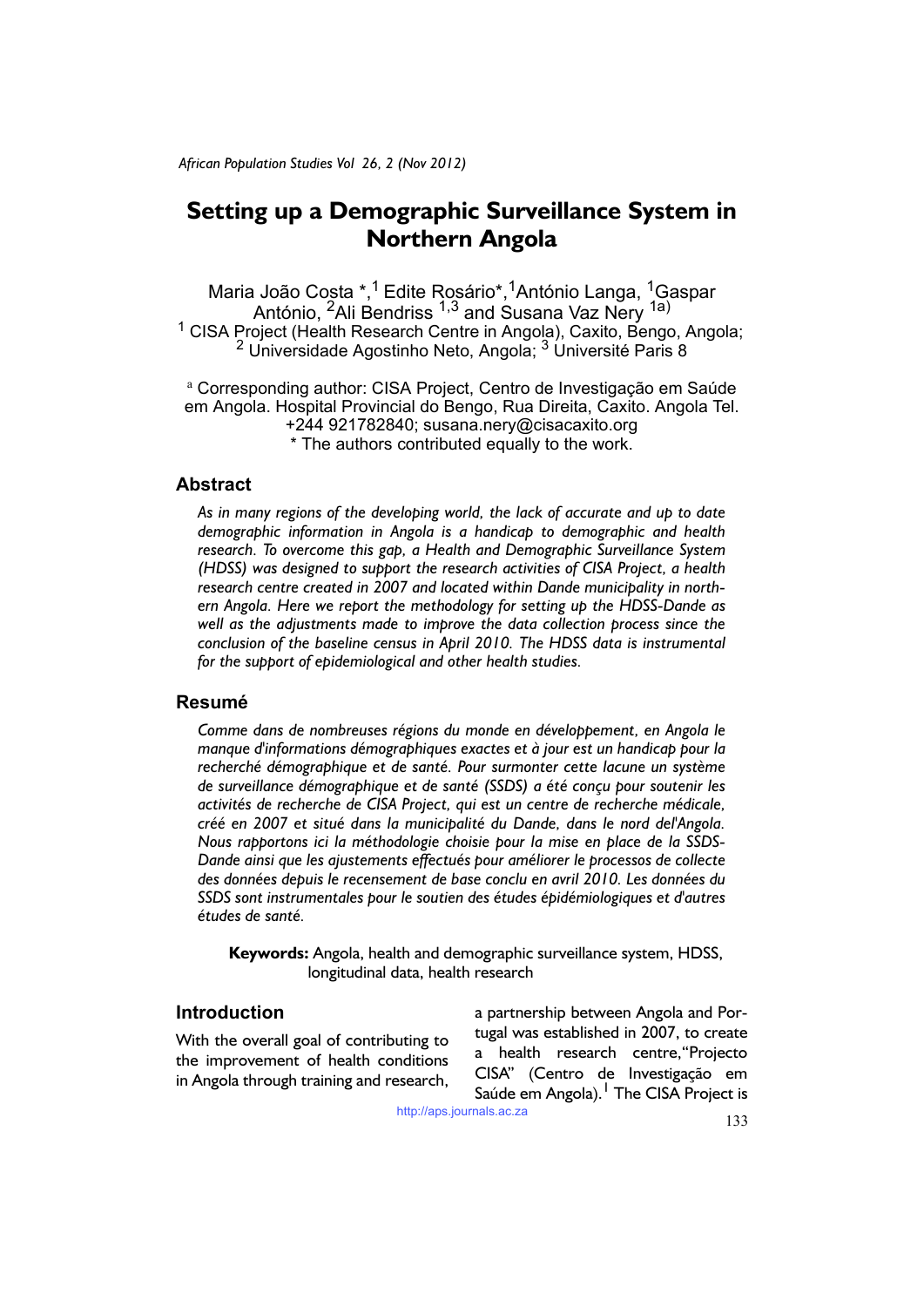located within the Bengo General Hospital, in Caxito, a city 60 km northeast of Luanda, in the Municipality of Dande, Province of Bengo.<sup>2</sup>

CISA Project´s research interests include observational, intervention and clinical studies in malaria, tropical neglected diseases (schistossomiasis, soil transmitted helminthiasis, tripanossomiasis), and other diseases with public health relevance in the area. In 2008 a Health and Demographic Surveillance System (HDSS) was designed and implemented to support these research activities. The main objective of the HDSS is to collect accurate longitudinal data on population structure, dynamics and location, providing reliable up-todate denominators for the calculation of vital rates and analyses requiring 'at risk' populations, as well as to provide a sampling frame for epidemiological or other health related studies.

This paper describes the methodology used for setting up the HDSS-Dande, the design and implementation of the field and data management procedures, the difficulties and limitations of collecting, storing and producing information, and the efforts to overcome these difficulties and limitations. It also includes a basic demographic description of the people living in the surveillance area, as well of their housing conditions.

The DSA (Figure 1) covers the communes of Caxito, Mabubas and Úcua, a contiguous area with a total area of 4.763,6  $km^2$ . The climate is tropical dry with an average temperature of 25ºC. The annual precipitation is low on average (600 mm), although rainfall can be strong and destructive and drought is a problem both for agriculture and water supply (Tavares and Arsénio 2007). Three rivers cross the DSA and nine lakes are located within the area. Man-made irrigation channels exist within Caxito and Mabubas. Two main interprovincial paved roads cross the DSA, all others being dirt roads, making it difficult to reach some of the rural communities during the rainy season. Health problems have been mainly associated with infectious diseases, especially malaria (WHO 2011, AMD 2006), which is commonly referred to as a major cause of death. Other infectious diseases present in the area include sleeping sickness and schistossomiasis.

Of the 69 hamlets which comprise the DSA, 26 are in urban areas (25 hamlets in Caxito, the capital of Bengo's Province, and one in Mabubas).<sup>3</sup>

<sup>1.</sup> CISA Project is the first Health Research Centre in Angola. It is the result of a partnership between the Portuguese Institute for Development Assistance (IPAD), Calouste Gulbenkian Foundation (FCG), the Angolan Ministry of Health (MINSA) and the Bengo Provincial Government and is being developed under the scope of the Cooperation Program between Angola and Portugal.

<sup>2.</sup> The major administrative areas in Angola are the Provinces ("províncias"), which are divided into municipalities ("municípios"), which in turn are divided in communes ("comunas"). Within the communes, the population lives in hamlets ("bairros"). Hamlets designate the group of houses that comprise villages in rural areas and neighborhoods in urban areas.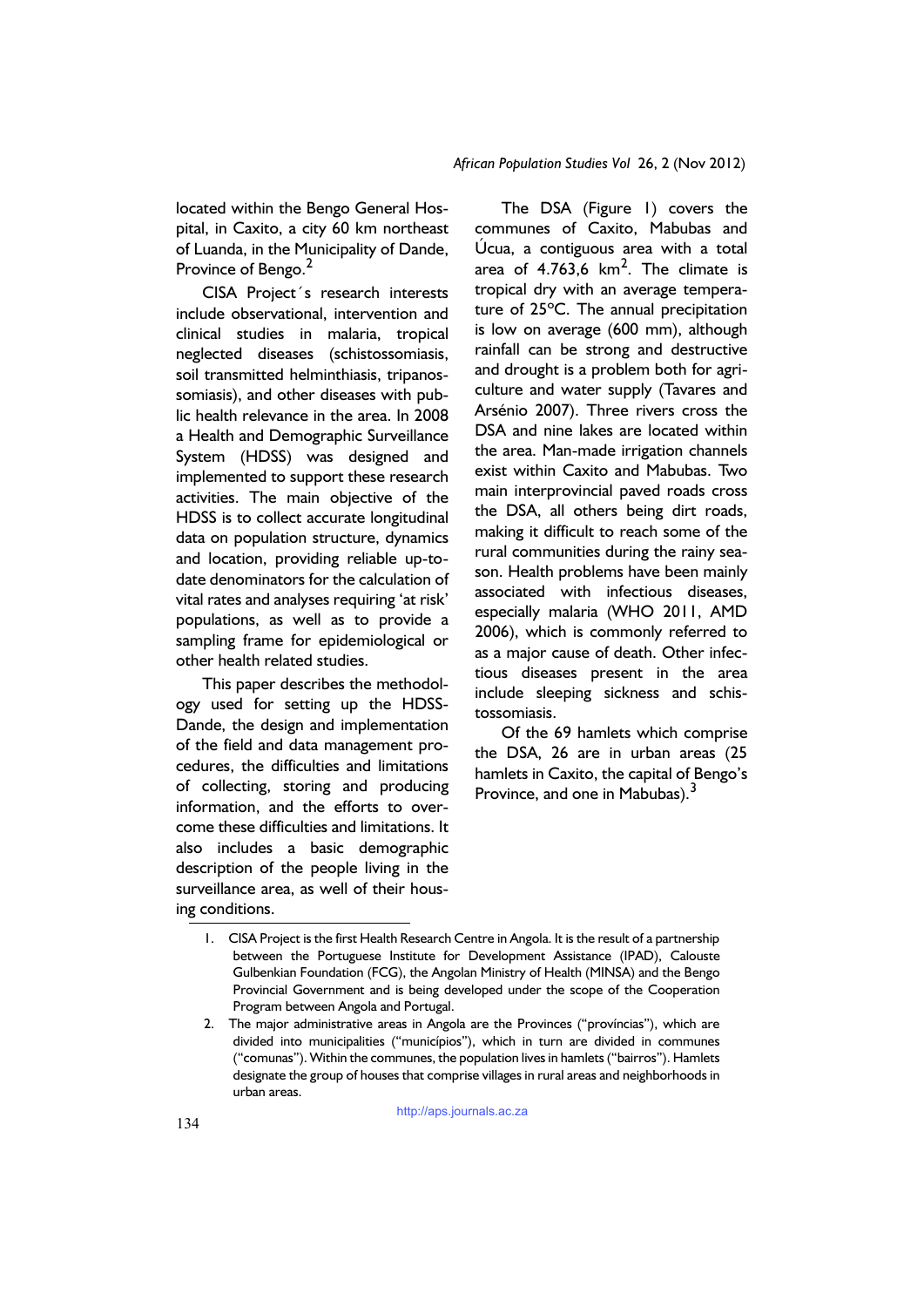The Demographic Surveillance Area (DSA)



**Figure 1** Health and Demographic Surveillance Area in the Dande Municipality, Bengo Province, Angola

# **Literature review and theoretical framework**

A HDSS is the process of defining risk and corresponding dynamics in demographic rates of birth, death and migration over time (Phillips 1998). It is an important tool to address health and epidemiological studies and to inform

health policies (Ngom 2001, Sié *et al*. 2010). The majority of the established HDSS are organised in the International Network for the continuous Demographic Evaluation of Populations and their Health (INDEPTH). This network has 42 members in 19 countries, and most of them are located in Africa (29) and in Asia (12) (INDEPTH 2011).

3. Urban areas are defined as the capitals of provinces and municipal headquarters, having agglomerations of 2 000 or more inhabitants and basic infrastructures (schools, health centres, pavement main roads, etc.) (National Statistics Institute of Angola, 2011). Rural areas are mainly dispersed settlements.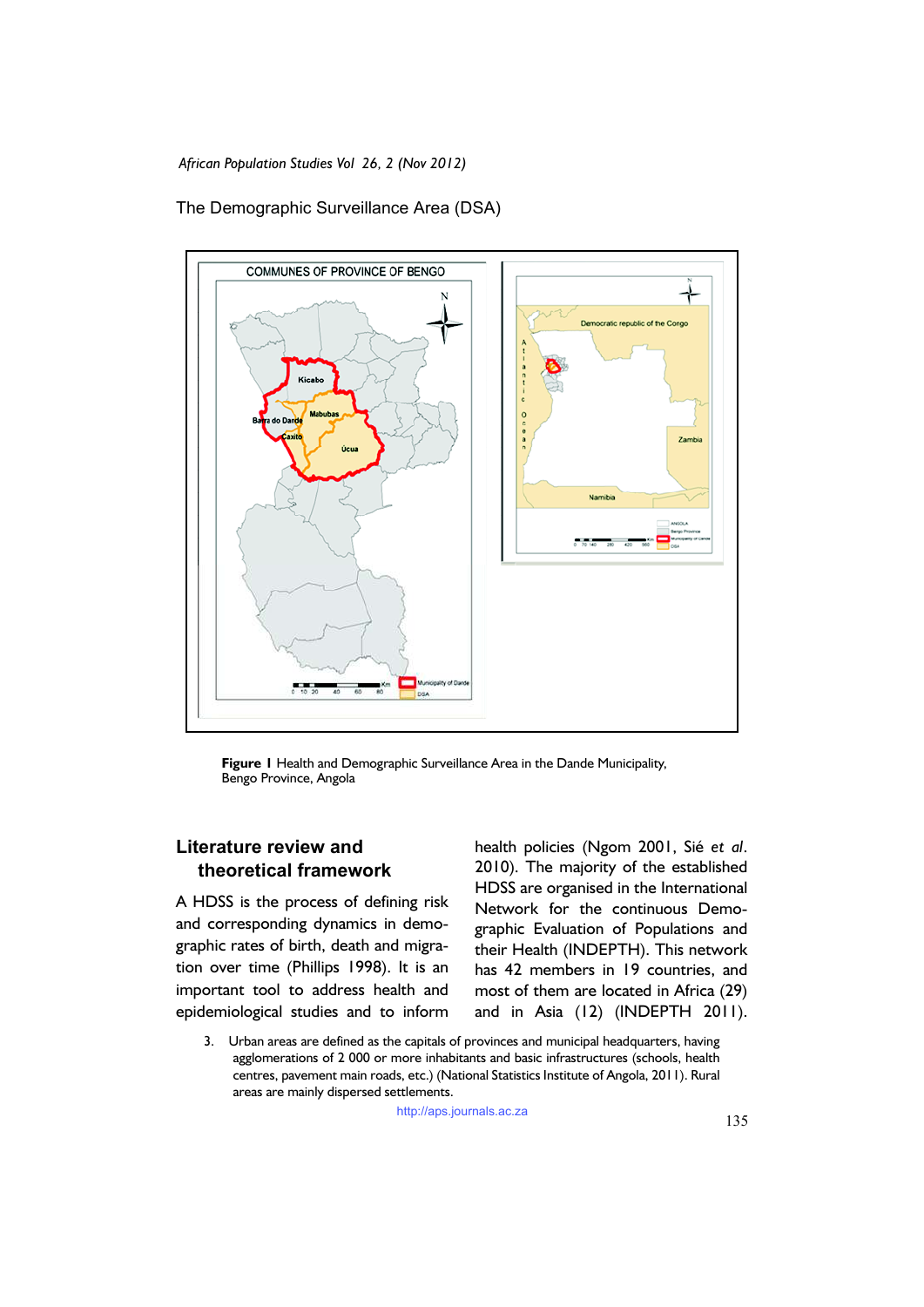None of the African centres is located in Angola nor in Central Africa, reinforcing the importance of the implementation of the HDSS in Dande within the international health research panorama.

The general methodology of a HDSS consists in performing an initial census, *i.e.* enumerating and registering the entire population of a given geographic area, followed by updates on demographic and health related events, for every resident in the DSA, according to a specified and regular periodicity, therefore keeping a longitudinal cohort of life events (Sankoh 2002; Clark 2004). Although the INDEPTH provides the basis for the standardization of methodology (INDEPTH 2011b), each HDSS adopts its own, according the local context and its purpose.

Although same papers discuss the methodology for longitudinal monitoring systems, the published literature on HDSS is mainly on demographic and health outcomes resulting from longterm sequential data collection (e.g. Kamugisha *et al*. 2001, Adazu *et al.* 2005, Kahn *et al*. 2007, Jahn *et al*. 2007). The current manuscript aims to fill that gap.

# **Data and methods**

The HDSS-Dande initial census was conducted between September 2009 and April 2010 and since then each household is visited every four months to update information on pregnancies, births, deaths and migrations.

Variables and concepts under surveillance

During the initial census data were col-

lected at the individual (sex, date of birth, relationship to the head of household, literacy level, parents' and husband's identifications) and household levels (composition of the household walls and roofing materials, number of rooms, source of drinking water, existence of kitchen and latrines).

A resident in the HDSS-Dande is defined as any person who lives, has been living or intends to stay in a household for a period of at least three months. People who live in more than one household are registered where they spend more than half their time. A person's follow-up ends within the HDSS when he/she migrates to an area outside of the DSA (Hosegood 2007 and Nhacolo *et al*. 2006).

A household is defined as any group of people living together and sharing the same economy. Members of the same family living in the same house but having separate domestic expenses and identifying different household heads count as two or more households. The household head is the person recognized as such by the members of the household. Some persons are heads of more than one household but are registered as residents of only one. Polygamous men are registered in the house of the first wife.

A unique identifier system is used to follow individuals longitudinally. Each household is given a code in which the first three characters indicate the hamlet and the last four the house number. This code is then used to create the individual permanent ID, based on the location where each person is living the first time he/she is identified by the system. When a person changes his/her place of residence within the DSA, a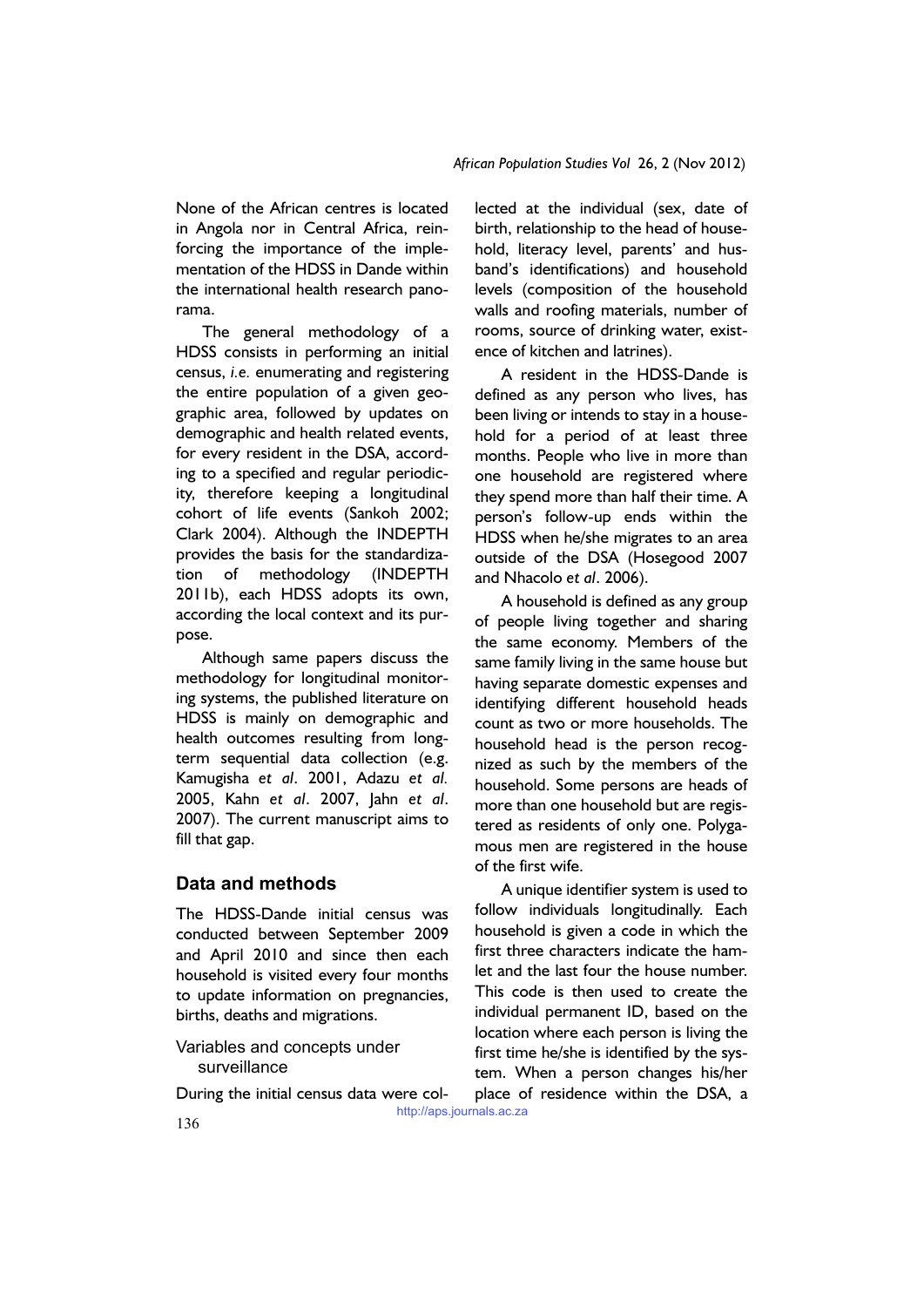location ID is registered, allowing the database to keep record of all movements, to track migrations and to avoid double enumeration of members in the database (Kahn *et al*. 2007).

### Design and implementation of procedures

The initial census work plan was presented to all levels of local administration (municipality, communes and hamlets). The scouting operations in the field took place from May to December 2008. Hamlet coordinators and traditional authorities ('*sobas*') collaborated with the HDSS team in the process of recognising territory, helping to define the borders of each hamlet and mediating the contacts between the field team and the local population, namely through the arrangement of community meetings. These meetings were organized in each hamlet before the beginning of fieldwork with the purpose of informing the population about the HDSS's objectives and mobilizing them to cooperate.

A pilot survey was done to test and adjust the questionnaire. A manual with all the definitions, procedures and staff functions was produced and distributed to the entire team, along with the set of forms used for data collection and quality control.

Team dimensioning was based on the productivity results of the pilot survey $^4$  with the aim of setting up a HDSS covering approximately 60,000 people, that according to the available data by the Municipal Administration of Dande (AMD) would include the entire municipality and correspond to 14,000 house-

holds.<sup>5</sup> Twenty one field workers (sixteen interviewers and five supervisors) and six data clerks were considered necessary for the implementation of the baseline census. All workers underwent an initial two-week training session and weekly meetings between the entire field team and the HDSS manager allowed for knowledge consolidation and problem solving.

Counting, enumerating, and georeferencing of households

During the process of counting the households of the area, done to preview the dimension of the census and to estimate logistic needs (such as the household identification plates), it became evident that the real number of households would fairly exceed the estimates of the total population based on the data of AMD. Therefore only three of the five communes of the Dande municipality were included (Caxito, Mabubas and Úcua), to maintain the initial intention of about 60,000 people under surveillance. The three communes included in the DSA are contiguous and comprise urban and rural settings, with a variety of landscapes and environmental conditions.

After counting, the households of the DSA were enumerated, i.e. thehousehold ID code was painted on wooden plates and fixed at the main entrance of each household, facilitating its visibility by the household members and field workers. Given the importance of the geographical location of events for understanding health outcomes (Montana and Spencer 2001), the households were simultaneously

<sup>4.</sup> Each fieldworker interviewed an average of fifteen households per day.

<sup>5.</sup> Considering the average number of 5 inhabitants per household given by the Malaria Indicators Survey (MIS) 2006-2007 (COSEP, 2007).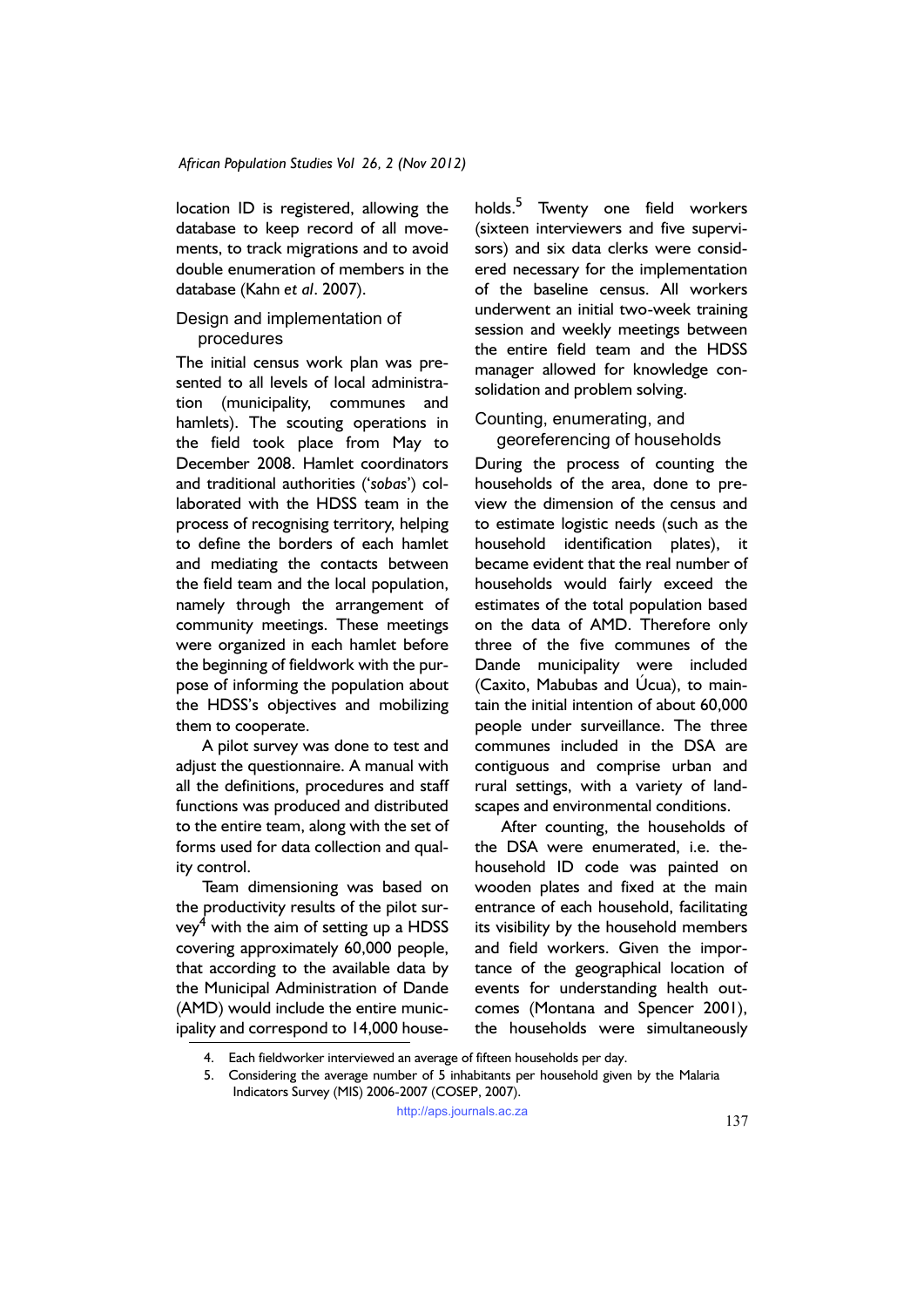georeferenced, using a hand-held geographical positioning system (GPS) Garmin 60 Cx. Household georeferentiation was complemented with the collection of coordinates of relevant locations such as roads, paths, rivers, lakes, irrigation channels and public buildings (health facilities, schools, administration, churches, etc.). All the coordinates were integrated in a geodatabase and will be used to produce maps.

## Initial census and update rounds

The census which established the baseline population has been followed by update rounds in order to update the information on demographic events for every resident in the DSA and to keep a longitudinal data collection. Given the high mobility of the population in the DSA update, rounds are carried out every four months to minimize the loss of events such as deaths, births, abortions or stillbirths and in and out migrations. With the support of a update round book, which summarizes all the collected individual data in each household, the field team visits each DSA household, checks the composition of the household and registers demographic events (who died, who was born, who entered or left the DSA and when). In each household there is an attempt to recruit an adult member capable of giving information on all the residents and on the characteristics of the household. In the absence of such a suitable informant the field worker schedules a new visit, with a maximum of four visits per update round,<sup>6</sup> and at the end of each round a period of revisits is planned as a final attempt to interview a resident in all households. Whenever an adult member is not available after all the revisits, a neighbour may serve as a proxy informant to collect basic information. The information that the respondent is a non member of the household is registered in the questionnaire.

Data on housing conditions is updated only once a year and was actualized at the end of 2011 during the 5th round.

## Data management and quality control

The field team reviews every questionnaire to check for missing answers and major inconsistencies. Supervisors are responsible for additional procedures to guarantee the quality of data collection, including: random spot checks (duplication of 5% of the interviews to assure the veracity and quality of field work) and supervised visits with each fieldworker (to monitor their performance).

At the Data Unit questionnaires are recorded and issued a unique ID serial number. Quality is assured by validation checks, double entries verified by automatic comparison and regular computer checks to look for inconsistencies (*e.g.* duplicated ID and members, wrong ID on deaths and out-migration). Inconsistent or illogical data returns to the field for correction.

Daily copies of the database are made, one of which is kept outside the computer room for safety.

<sup>6.</sup> The four revisits are done only in the hamlets with good accessibility. In some of the rural areas that are difficult to reach, the round plans only two visits (a regular visit and a second one at the final period of the round).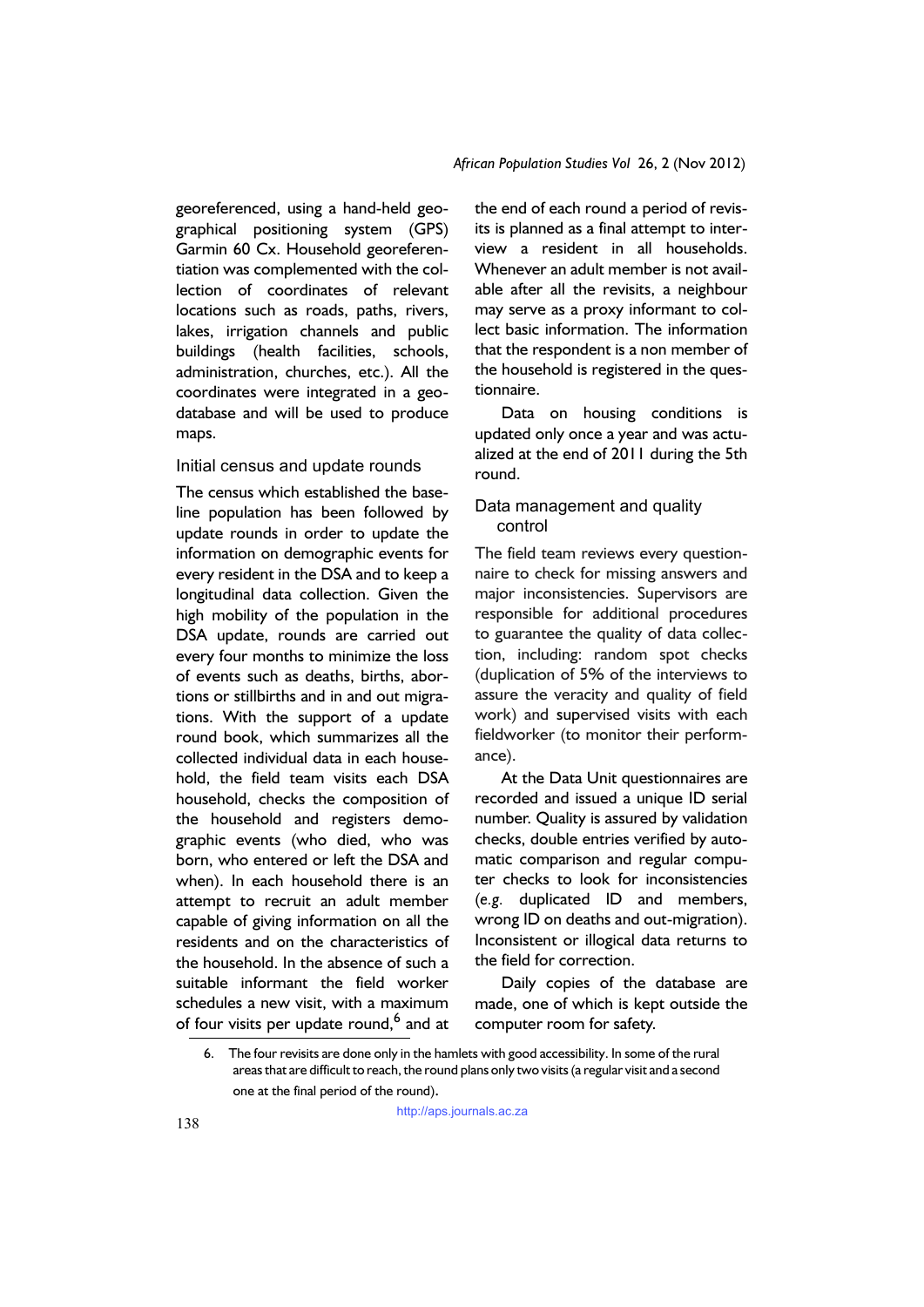## Ethical issues

The HDSS forms were registered in the National Institute of Statistics of Angola (INEA). Participation of households, both in census and update rounds, is voluntary and verbal consent is required. After the initial census researchers provided feedback information to all levels of the administration and promoted meetings with local leaders to discuss research findings, where fact sheets with the main demographic findings of each hamlet and commune were distributed. All individual data was treated in confidentiality and no information on names was disseminated.

To assure confidentiality of stored data, password access and different levels of access, depending on the user, is guaranteed.

Health and social problems mentioned by residents during their visits were communicated to the Provincial Health Directorate and Social Services respectively.

### Challenges and constraints in the follow-up of individuals in the **HDSS**

Specific procedures are in place to overcome the many difficulties arising from following up all residents and event in the DSA, listed below.

1. To ensure a high coverage of the population: some geographically isolated populations, mostly coal burners and farmers, can be very difficult to reach, as roads leading to these locations may become inaccessible during the rainy season. Additionally, these workers are not available during the day, as they leave their houses very early in the morning and return at night. For successful visits previous contacts are needed, by radio announcements or through supervisor visits, in order to schedule interviews according to the availability of the population. Hamlet coordinators are important liaisons with the population.

2. To obtain accurate data on the characteristics of the members of the DSA: the difficulty of obtaining accurate data in some African censuses and surveys, with contexts identical to those found in our DSA (high rates of illiteracy and lack of identification documents) is well documented (United Nations 1955, Andoh 1980; IDRC 2002; Jahn *et al*. 2007; Adazu 2009). Sometimes respondents find it difficult to answer questions related to other residents of the household and occasionally about themselves, mainly on names and ages. People often use different names at different moments (one name at home and another at school, for example) and nicknames are common (people are frequently known as "the .<br>eldest one", "the youngest one", "mummy", "daddy"), making it difficult to register official names and to guarantee that residents will be identified in the next visit. In order to minimize these problems the field team should ask for documents to obtain dates of birth and names as accurately as possible or, in the absence of such documents or reliable information, to use approximate dates when the respondent doesn't know the exact year, month or day of his own or someone else's date of birth.<sup>7</sup> In the last case, field workers register that a date of birth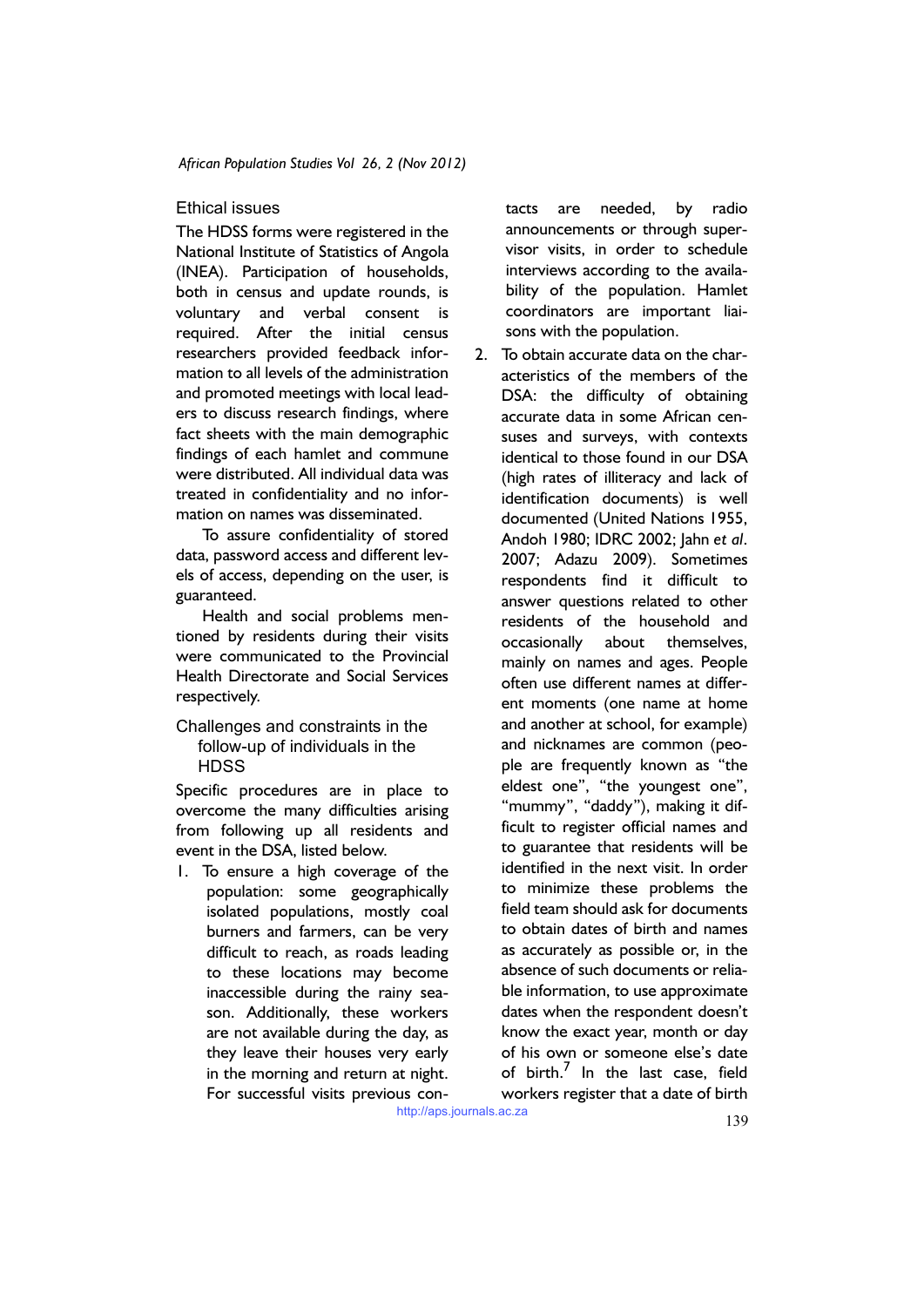has been estimated and make a note to confirm the exact date in the next visit. During the initial census, 3% of the individual birth dates registered was estimated by the field workers.

- 3. To track migrants: people often move from one household to another within the DSA. These movements correspond to internal migrations. In order to prevent duplicate registries, complete internal migration file reconciliation has been introduced, i.e. every inmigration register form of someone who moves within the DSA has to match with its counterpart outmigration register form. Reconciliation of in and out-migration forms is performed at the data management unit, where computed operations facilitate the detection of double registers.
- 4. To reduce missing demographic events. The number of births expected in the DSA for one year, based on the age specific fertility rate given by the MIS (COSEP 2007), is of 2.640 whereas the DSA captured 2.371 (90% of the expected) in a similar period. According to the World Health Organization estimates for mortality in Angola in 2009, the expected number of deaths in the DSA in one year would be 1,115 whereas only 581 deaths were registered (52%). Some deaths may have occurred

after the visit of the fieldworker and would be reported in the following round. Others might have been omitted due to cultural issues. To overcome these questions, field workers receive constant training, namely during the weekly meetings with several role play exercises, on techniques regarding how to approach interviewees in order to obtain reliable and complete information. Furthermore there has been an effort to strengthen the network of community informants, especially through systematic contacts with hamlet coordinators, who are asked to register deaths and births in the hamlet. Another attempt to reduce the number of "missing deaths" is consulting hospital records. These records are then compared with the HDSS database to find correspondences between the names of people who died in the hospital and the residents in the DSA. In order to avoid losing perinatal deaths (due to an undercount of stillbirths and early infant deaths that can occur between the rounds), each known pregnancy and expected date of birth is registered. The database produces lists of expected births, helping to control its data collection.

# **Results**

Demographic data and housing

http://aps.journals.ac.za

<sup>7.</sup> Field workers have a calendar of local events to help respondents locate dates of birth and a table of conversion of calendar years in years of age and vice versa. Furthermore, there are defined rules to approximate dates when the day or month of birth is unknown: the interviewer tries to determine whether the person was born in the beginning, middle or at the end of the month (then indicating date of birth on days 5, 15 or 25). When the respondent does not know the day or the month of the birth date, the interviewer indicates the date as  $30<sup>th</sup>$  of June (middle of the year).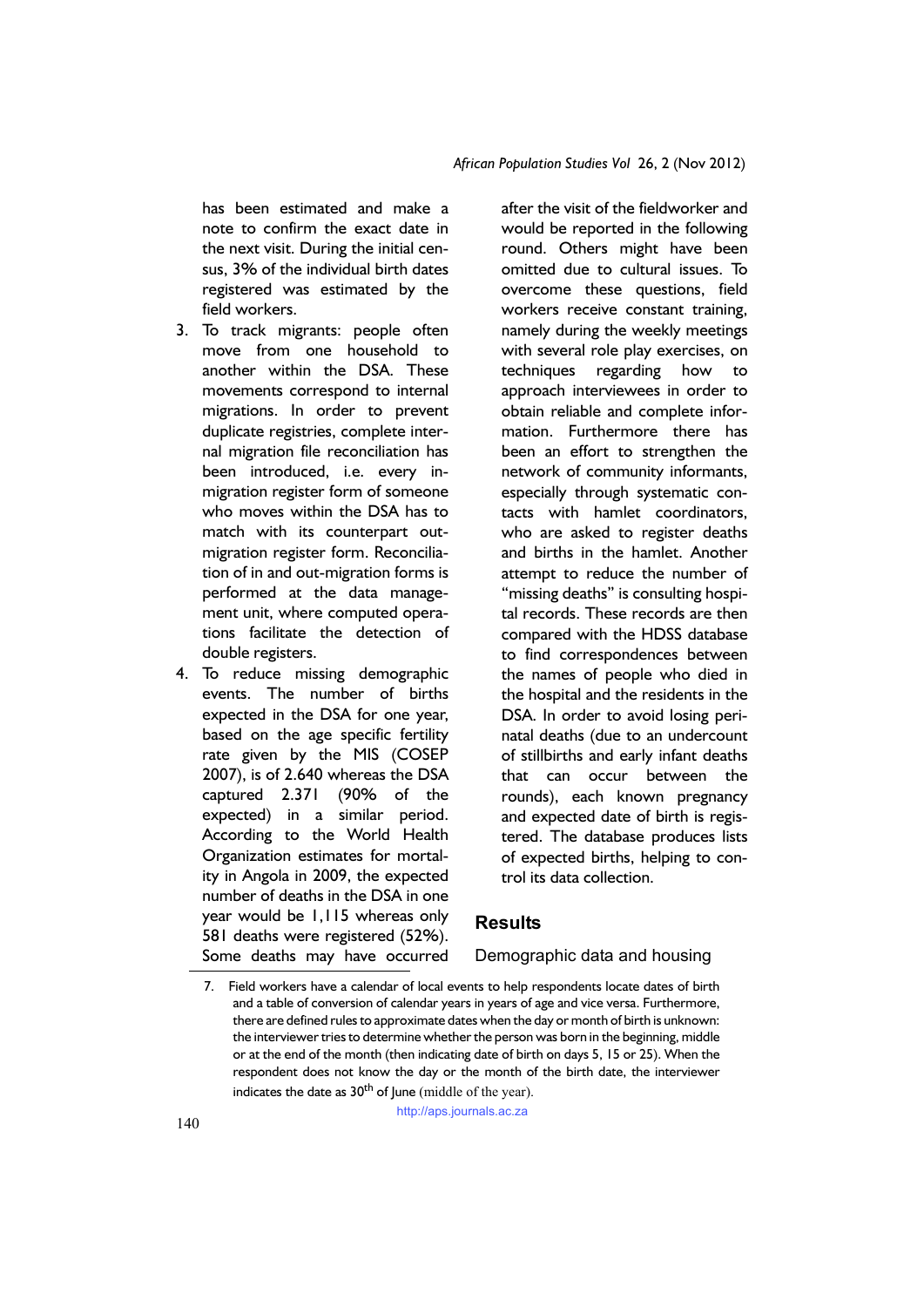#### conditions

The HDSS-Dande initial census registered 15,643 households and 60,075 people. The population density in the  $DSA$  is 12.6 inhabitants per km<sup>2</sup>. Urban areas concentrate a great part of the population (70% of the households, corresponding to 77% of residents). The average number of inhabitants per household is 3.8 (4.2 in urban centres and 3 in rural areas), which is influenced by the large number of households composed of singular persons (19% of total, 10% residing in urban and 9% in

rural areas). The median of the distribution is 3 and the mode is 1 (in urban centres, median and mode are both 4, and in rural areas more people live alone, being the median and the mode of 2 and 1, respectively).

The population age pyramid of HDSS-Dande (Fig. 2) illustrates the predominance of young and the reduced number of aged people (half the populations is under 20 years old, 46% have ages between 20 and 64 years old and only 4% are 65 or over).



**Figure 2** Population pyramid of HDSS-Dande, 2010

The median age within the HDSS-Dande is 19 years old, 18 in urban and 29 in rural populations. Those values, as well the different age ratios (Table 1), show that the age structure differs considerably according to the place of residence, being the urban population younger than the rural (54% and 40% under 20, respectively). People aged 65 or above represent 3% of the total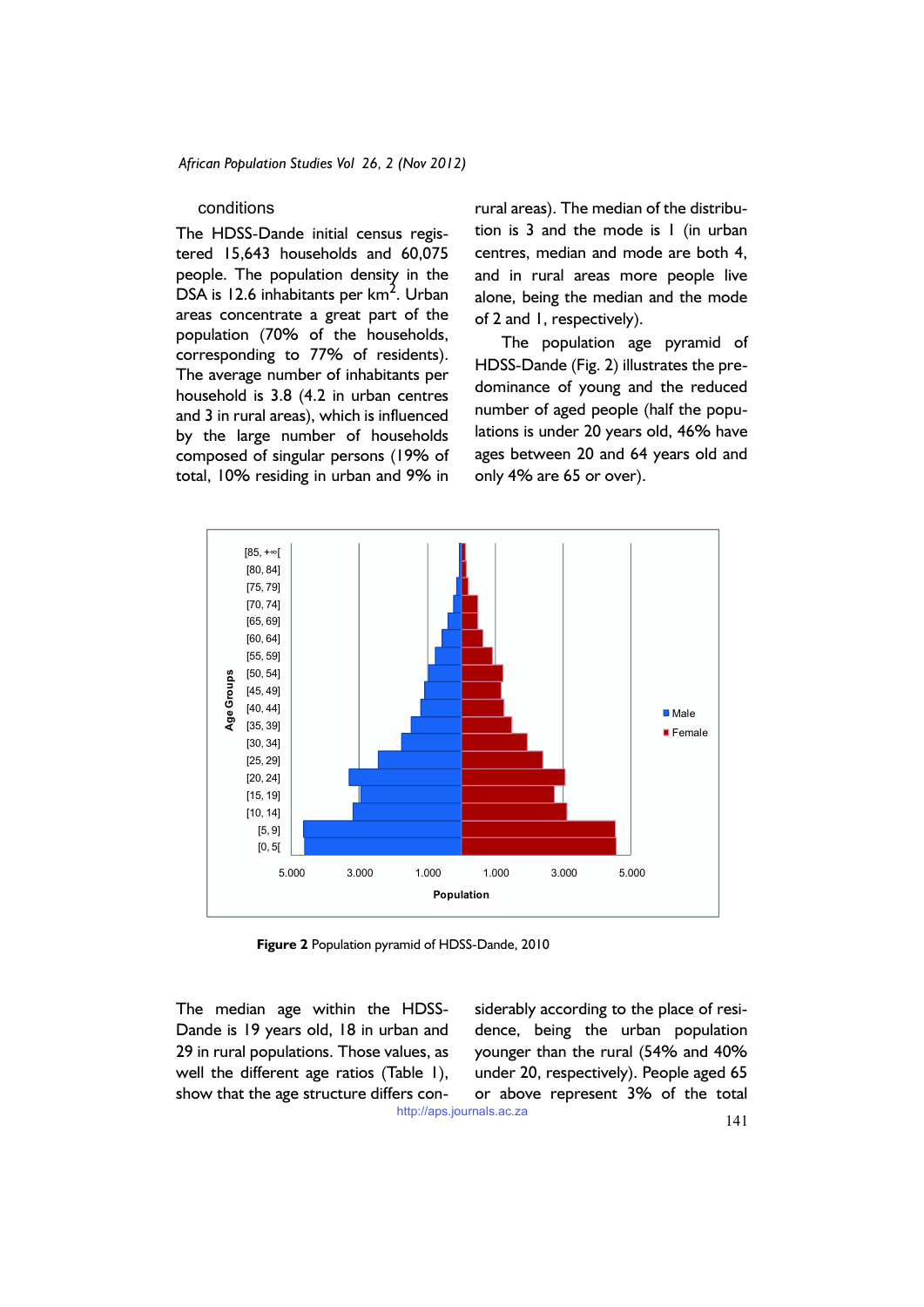population in urban areas and 7% in rural areas.

The indicators of fertility also show different patterns according to the place of residence. Women of childbearing age represent 48% of the female population in urban centres and 40% in rural areas. The ratio that measures the relation between the two halves of the female population in reproductive age shows that the potential for fertility, defined as the number of women aged 20-34 per 100 women aged 35-49, is much higher in urban (237) than in rural areas (89).

|  |  |  |  |  | Table I Demographic ratios calculated for DSA, according to rural-urban residence |
|--|--|--|--|--|-----------------------------------------------------------------------------------|
|--|--|--|--|--|-----------------------------------------------------------------------------------|

| <b>Ratios</b>                                           | <b>DSA</b> | Urban | <b>Rural</b> |
|---------------------------------------------------------|------------|-------|--------------|
| Youth ratio (under 15/over 64)*100                      | 11.4       | 16.7  | 5,0          |
| Ratio of children (aged 0-4)/(aged 5-9)*100             | 100        | 100   | 100          |
| Age dependency ratio (under 15+over64)/(aged 15-64)*100 | 80         | 85    | 65           |
| Youth dependency ratio (under 15)/(aged 15-64)*100      |            | 80    | 54           |
| Elderly dependency ratio (over 64)/(aged $15-64$ )*100  |            | 5     | 10           |
| Child-women ratio $(0-4)/($ women aged $15-49)*1000$    |            | 656   | 627          |
| Ratio of (women 20-34)/(women 35-49)*100                |            | 237   | 89           |
| Sex ratio $(man)/(women)*100$                           | 98         | 96    | 102          |

The most common referred wall material in the DSA was adobe, whereas iron sheets were the predominant roof material. The majority of households (70%) do not have a kitchen and almost half the households (45%) do not have latrines. Of those that have latrines 43% share them with neighbours. More than half households in the HDSS (62%) obtain drinking water from an unimproved source: 48% of the households from a river, 10% from an unprotected dug well and 3% from lakes and irrigation channels. Only around 8% of the households, located mainly in urban areas, have access to private taps of treated water.

## The accuracy of data

The accuracy of data collected was evaluated by standard statistical and demographic methods: the Whipple's Index (WI), the Myers' blended Index (MI) and the United Nations Age-Sex Accuracy Index (ASAI). According to the WI and MI, the census results are reliable data (WI = 95, MI = 4.2), and according to the ASAI are fairly reliable data  $(ASAI = 38.7)$ .

# **Discussion**

Regarding methodology and the procedures followed in the HDSS-Dande, there are some aspects that need to be improved, namely the communication and the involvement of the community of the DSA. Occasionally field workers have difficulty attempting to interview people not used to door to door questionnaires and maybe because of the long war period in Angola they are not very "open" to expose their identity, especially those working in security or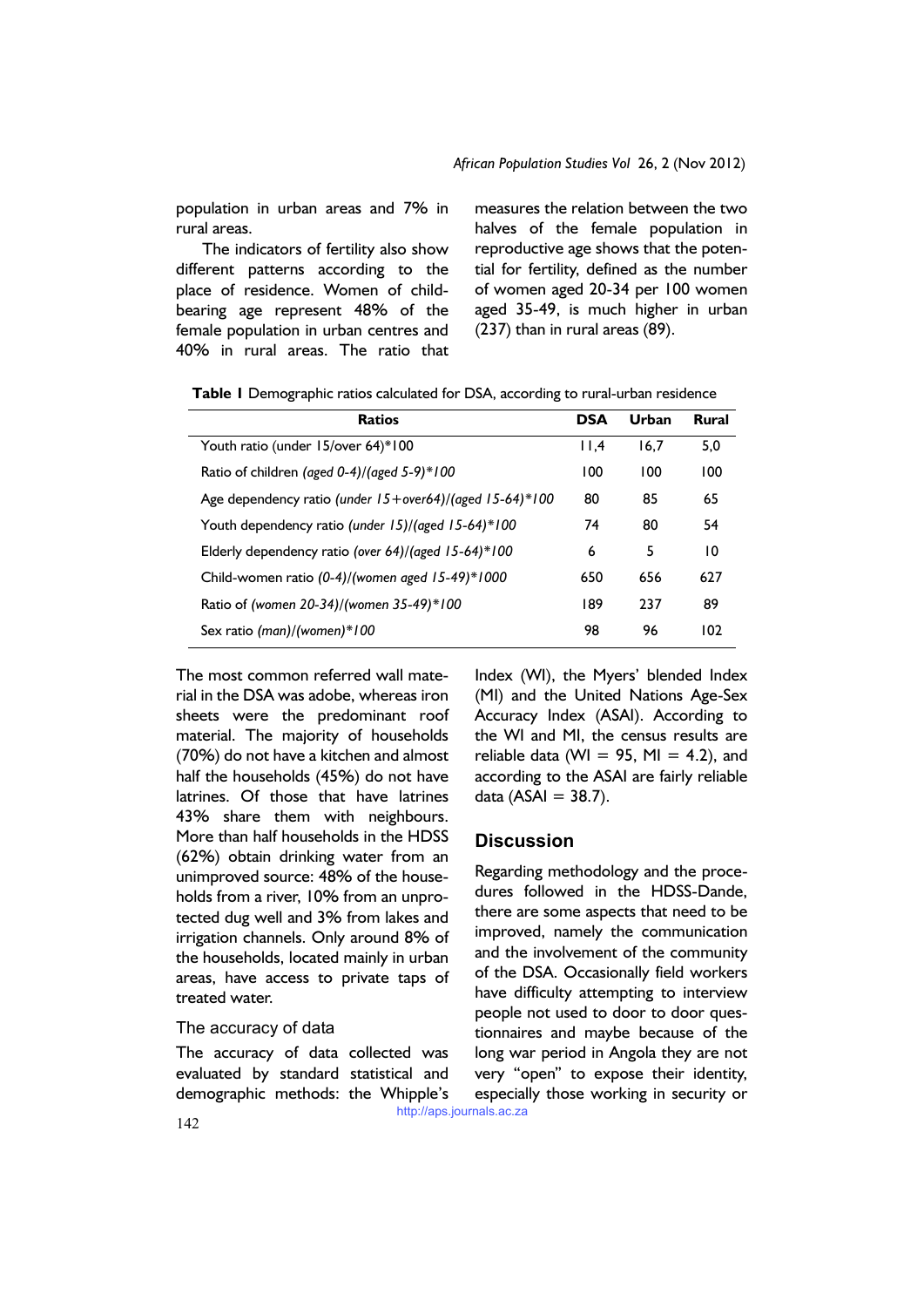police forces (a considerable number of adult men). To overcome this problem it was necessary to organize meetings at the police headquarters to explain the objectives of the HDSS. There is also the constant need to deal with the expectations of the population, who expect drug distribution or provision of health care services, since field workers are associated with a health research centre. Another aspect to highlight is the local understanding of the ID plates which enumerate the households. They had a very good acceptance by the inhabitants of the DSA and are being used for other purposes such as in residential addresses and by the electricity company during the door-to-door installation of public provision of electricity. Some people remove the plate and take it with them when moving from one house to another (within or without the DSA), causing some disturbance in the field work. These aspects show the need for strengthening the communication strategy with the community. In addition to the frequent contact with the local leaders, one should consider other strategies such as theatre plays for the community, as well as jingles on the radio with short and accessible messages about the role of the CISA Project and the HDSS.

The implementation and the maintenance of a HDSS is usually a time and cost consuming challenge. A drawback of these sites is the inability to extrapolate data from a HDSS to extensive areas since the data is typically collected on small or isolated areas and is not representative of larger populations. Another issue relates to the demographic characteristics of the study areas, often marked by migration movements, making it difficult to compare with the composition of greater populations (e.g. Clark, 2004; Adazu *et al*., 2005). Despite these limitations, in the absence of vital records or of demographic and health knowledge of specific populations, the DSA is an important tool to support health research and interventions. In the particular case of CISA Project, the population registered in the DSA (60,000) is more than double the estimates given by the local Administration of population for the three communes under surveillance (29,000 persons) (AMD 2006). This lack of knowledge on the demographic characteristics of populations as well as on the housing and health conditions reveals the importance of the implementation of the HDSS to support health research in Angola, and in this particular area.

At CISA Project, the HDSS is being developed in parallel with a Paediatric Clinical Surveillance System and supports a Verbal Autopsy System. Additionally, the HDSS can be used as a sampling frame, as it happened in previous studies, namely a malaria, shistosomiasis, geohelminths, anemia and malnutrition prevalence study (Figueiredo *et al*. 2011), and a hypertension prevalence study. The HDSS is also valuable in allowing for follow-ups of residents during and after an intervention and cohort studies. Furthermore it aims to gather information beyond demography, as specific sets of questions are added on subjects like health care access and utilization and economic welfare and the wellbeing of the households. During the  $5<sup>th</sup>$  update round, data on housing conditions collected in the initial census was updated and indi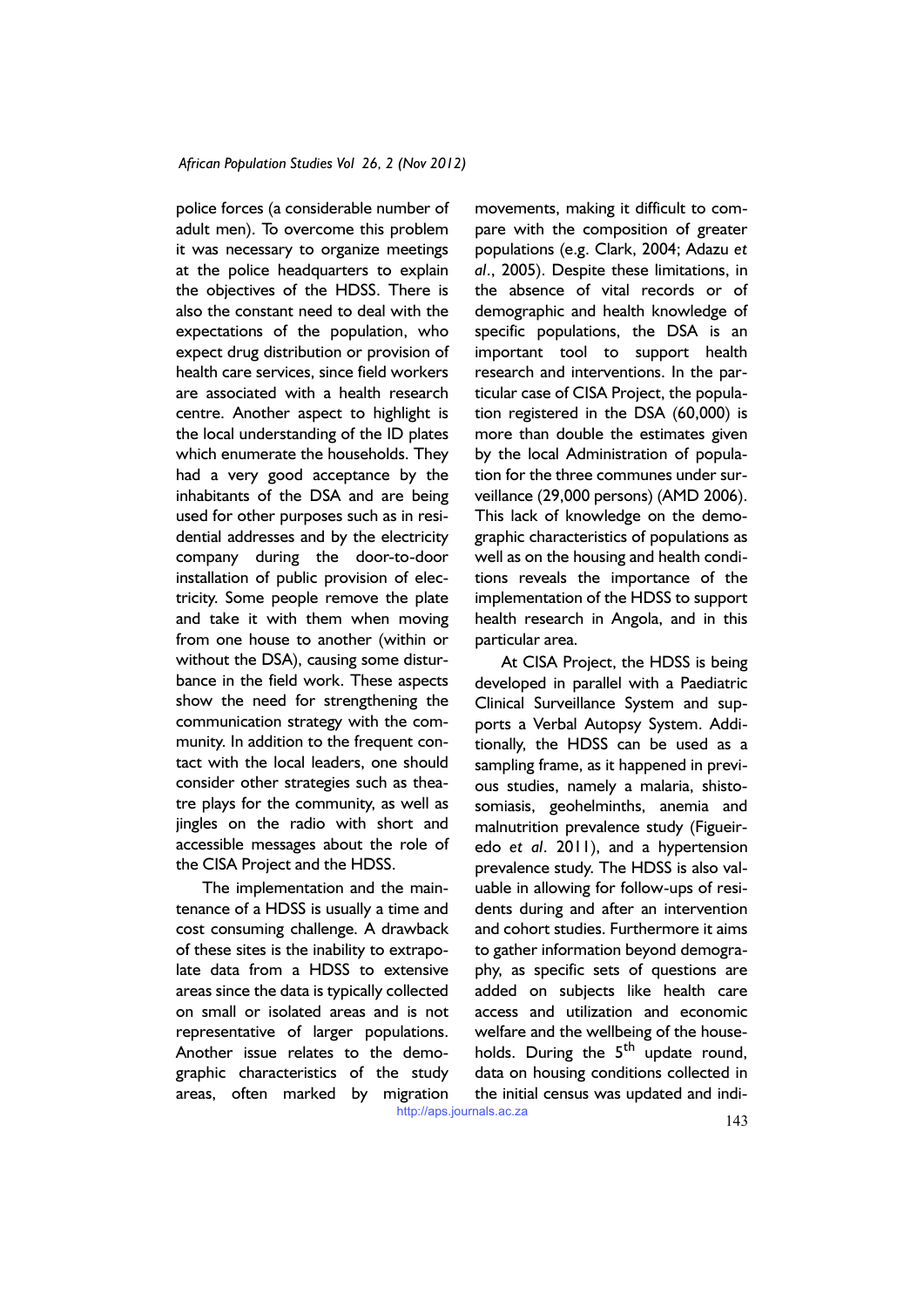cators assessing living standards were collected to allow for the calculation of a wealth index of the DSA population. The framework of analysis that integrates those indicators seeks comparability with other HDSS and Demographic Health Surveys.

As shown by baseline census data, the population of the DSA has a typical age structure for Angola and other sub-Saharan African countries (COSEP 2007 and Nhacolo *et al*. 2006).There is a general similarity of several demographic indicators in HDSS-Dande and in the national population according the Population Wellbeing Survey (PWS) (INEA 2008). Both register a young population, as the age ratios confirm, particularly in urban areas. That characteristic is more pronounced in the DSA where the young urban represent more than three times the weight of young rural (16.7 vs. 5) (Table 1), while in PWS they represent the double (27.4 vs. 13.7).

There is a particularity in the shape of the DSA pyramid: a reduced number aged 10-19 (compared to the previous age group 5-9), followed by a protuberance in the age group 20-24. The latter happens only in urban population, and may be due to a potential attraction exercised by the higher education institutions located in Caxito that would bring young people from Luanda to study in Caxito. In the national population the number of people in those age groups declines gradually.

The ratio of children aged 0-4 and 5-9 years shows similar numbers of children in both groups in the DSA (100) that is not present in the national population (where that ratio is 120). Further research will allow understanding if it is the result of a sub-representation of the former group or indicative of a decline in fertility.

The weight of women in reproductive ages is very similar in the DSA and in the national population (46% and 45%, respectively) as well the number of young women of childbearing age (189 women aged 20-34 per 100 women aged 35-49 in the DSA vs184 in the national territory).

The sex ratio shows that women exceed men both in the DSA (98) and in national population (93). The exception occurs in rural areas of the DSA, where the number of men exceeds women in a sex ratio of 102. This might be the result of migrations of young single men, coming usually from the southern provinces (like Benguela and Huambo) for farming labour in the DSA, or of the labour migration of coal burners coming mostly without family mainly from within the DSA and Luanda province. These migrants are probably more vulnerable to health threats, as they appear to be living in poorer conditions, without a social net to which turn to, in case of need. Further studies are warranted in order to characterize this population.

# **Conclusions**

This paper aimed to describe the methodology of setting up the DSS-Dande and give the first glimpse on the population in surveillance. The HDSS is a platform which provides the population basis for health surveys and will develop its full purpose as new research projects are conducted. The HDSS-Dande is the first HDSS implemented in the region of Central Africa. Further characterization of the population in the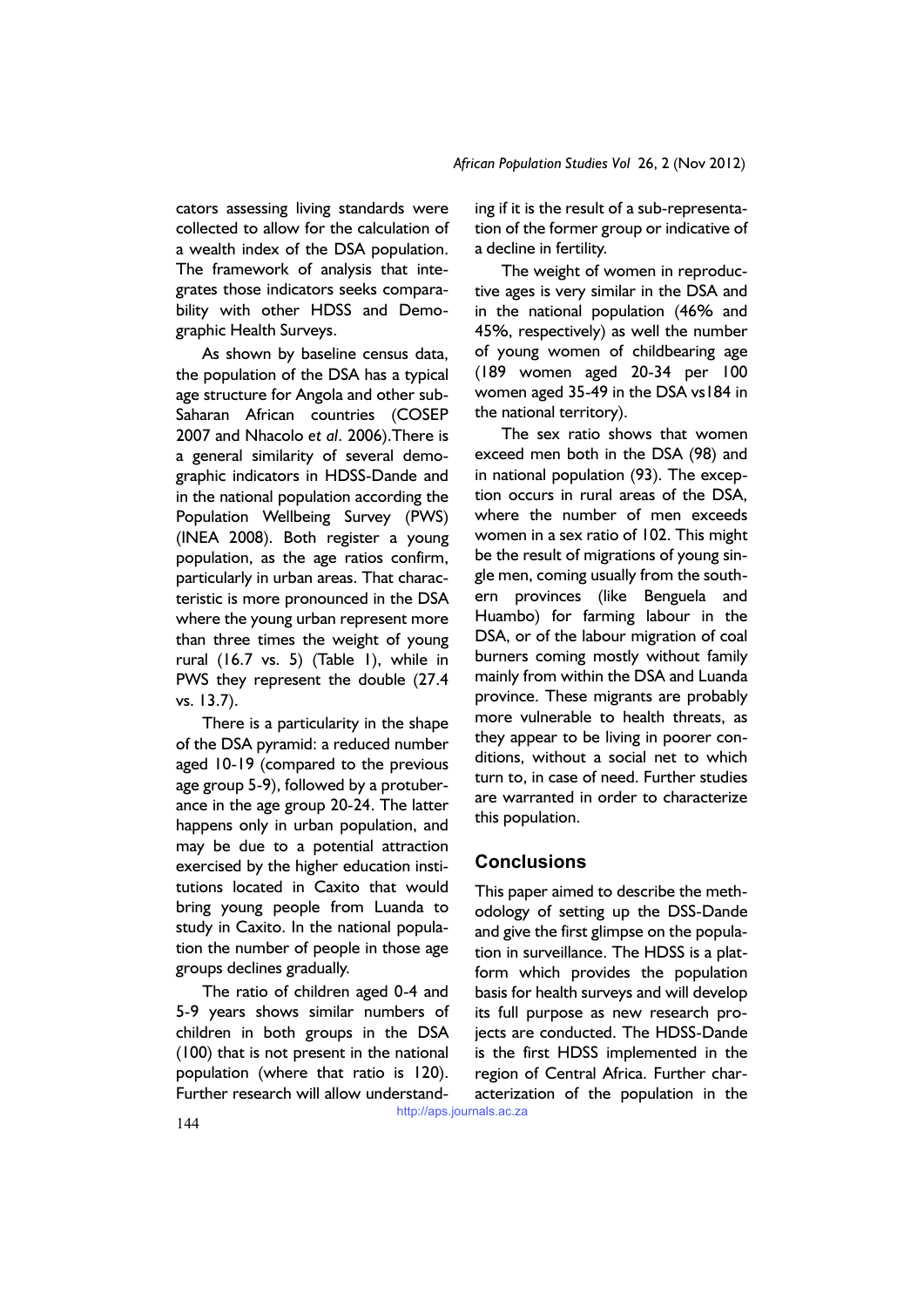DSA-Dande is needed and vital information on mortality and fertility will be obtained with long time series of data and continuous updating.

# **References**

- Adazu, K., Lindblade, K., Rosen, D., Odhiambo, F., Ofware, P., Kwach, J., Van eijk, A., Decock, K., Amornkul, P., Karanja, D., Vulule, J. and Slutsker, L. 2005. "Health and demographic surveillance in rural western Kenya: a platform for evaluating interventions to reduce morbidity and mortality from infectious diseases." *Am. J. Trop. Med. Hyg*.73, (6): 1151–1158
- Adazu, K. 2009. "Health and Demographic Surveillance Migration Methodology and Data: A Promise for Cross-Site Comparative analyses." M pp. 19-32. In *The Dynamics of Migration, Health and Livelihoods: INDEPTH Network perspectives,*  Edited by Mark Collinson, Kubaje Adazu, Michael White and Sally Findley, Ashgate, England.
- AMD. 2006. Administração Municipal do Dande. Perfil do Dande. (unpublished) Dande Municipality Administration. Dande Outline.
- Andoh, E.K. 1980. "Response Variability in African Demographic Data: a case study of a Nigerian Village."*African Demography Working Papers*. WP No. 1. University of Pennsylvania: Population Studies Center.
- Clark, S. 2004. "Evaluating the performance of Demographic Surveillance Systems: Adult mortality." Paper presented at Adult Mortality in the Developing World: Methods and Measures. Sponsored by the Hopkins Population Centre and The Center on the Economics and

Demography of Aging University of California, Berkeley, Marconi Conference Center. California. July, 2004.

- COSEP Lda., Consultoria de Gestão e Administração em Saúde – Consaúde Lda. [Angola] e Macro International Inc. 2007. *Inquérito de Indicadores da Malária em Angola 2006-07*. Calverton, Maryland: COSEP Lda., Consaúde Lda., e Macro International Inc.
- Dale, S. 2004. "Crunching the Numbers. Using evidence about the population's health helps to effect change." Case study: Fixing health systems, No. 3. Ottawa: IDRC.
- Figueiredo, J., Gamboa, D., Pedro, J., Videira, C., Langa, A., Stothard, J. and Vaz Nery, S. (unpublished) Maternal and child health in northern Angola: epidemiology of malaria, schistosomiasis, geohelminths, anaemia and malnutrition in a post-war setting. CISA Project, Angola.
- INDEPTH Network. 2011b. INDEPTH Resource Kit for Demographic Surveillance Systems. Availableat: *http://www.indepth-network.org/ index.php?option=com\_wrapper&Ite mid=822*. Cited in 01 July 2011.
- INDEPTH Network. 2011. INDEPTH sites.

Available at: *http://www.indepthnetwork.org/index.php?* 

*option=com\_content&task=view&id =50&Itemid=136*. Cited in 01 July 2011.

- Instituto Nacional de Estatística [INE Angola]. 2008. Inquérito Integrado sobre o bem-estar da população. Angola: Ministério do Planeamento.
- Instituto Nacional de Estatística [INE Angola]. 2011. Inquérito Integrado sobre o bem-estar da população.